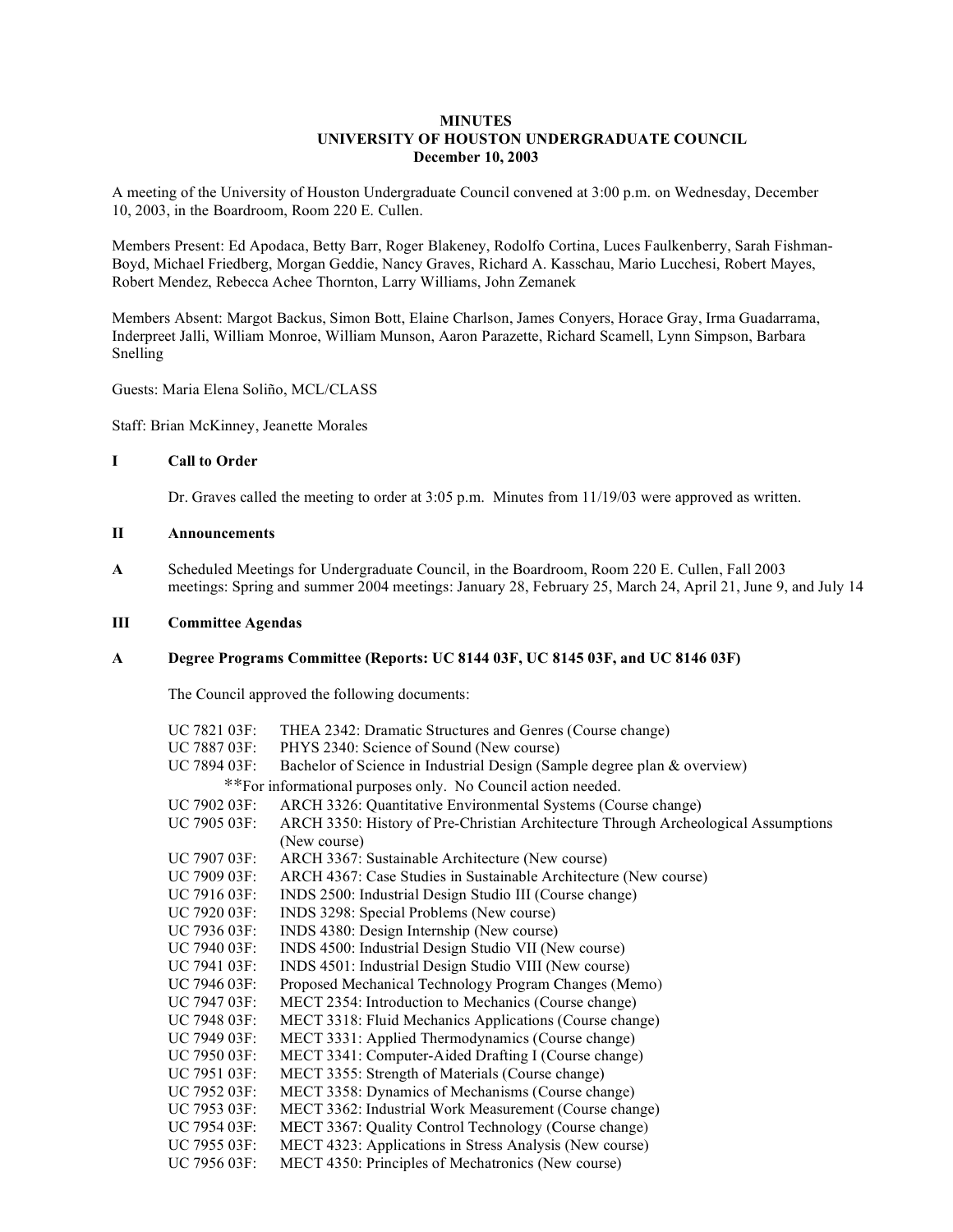| UC 7957 03F:                 | MECT 4365: Computer-Aided Design II (Course change)                                                      |
|------------------------------|----------------------------------------------------------------------------------------------------------|
| UC 7958 03F:                 | MECT 4372: Materials Technology (Course change)                                                          |
| UC 7959 03F:                 | MECT 4384: Manufacturing Systems Control (Course change)                                                 |
| UC 7960 03F:                 | Proposed Changes to Electrical Power Minor (Memo)                                                        |
| UC 7961 03F:                 | Deletion of ELET 3306 and ELET 4322 (Memo)                                                               |
| UC 7962 03F:                 | ELET 1300: Electrical Circuits I (Course change)                                                         |
| UC 7963 03F:                 | ELET 1301: Electrical Circuits II (Course change)                                                        |
| UC 7964 03F:                 | ELET 2103: Digital Systems Laboratory (Course change)                                                    |
| UC 7965 03F:                 | ELET 2105: Semiconductor Devices and Circuits Laboratory (Course chg)                                    |
| UC 7966 03F:                 | ELET 2300: Introduction to C++ Programming (Course change)                                               |
| UC 7967 03F:                 | ELET 2301: Poly-phase Circuits and Transformers (Course change)                                          |
| UC 7968 03F:                 | ELET 2303: Digital Systems (Course change)                                                               |
| UC 7969 03F:                 | ELET 2305: Semiconductor Devices and Circuits (Course change)                                            |
| UC 7970 03F:                 | ELET 2307: Electrical-Electronic Circuits (Course change)                                                |
| UC 7971 03F:                 | ELET 3102: Communications Circuits Laboratory (Course change)                                            |
| UC 7972 03F:<br>UC 7973 03F: | ELET 3105: Microprocessor Architecture Laboratory (Course change)                                        |
| UC 7974 03F:                 | ELET 3301: Linear Systems Analysis (Course change)<br>ELET 3302: Communications Circuits (Course change) |
| UC 7975 03F:                 | ELET 3303: Operational Amplifier Applications (Course change)                                            |
| UC 7976 03F:                 | ELET 3304: Control Instrumentation (Course change)                                                       |
| UC 7977 03F:                 | ELET 3305: Microprocessor Architecture (Course change)                                                   |
| UC 7978 03F:                 | ELET 3307: Electrical Machines and Controls (Course change)                                              |
| UC 7979 03F:                 | ELET 3325: Embedded Systems (New course)                                                                 |
| UC 7980 03F:                 | ELET 4104: Control Systems Laboratory (Course change)                                                    |
| UC 7981 03F:                 | ELET 4108: Senior Project Laboratory (Course change)                                                     |
| UC 7982 03F:                 | ELET 4121: Computer Networks Laboratory (Course change)                                                  |
| UC 7983 03F:                 | ELET 4300: Unix Operating System (Course change)                                                         |
| UC 7984 03F:                 | ELET 4302: Data Communication Systems (Course change)                                                    |
| UC 7985 03F:                 | ELET 4304: Control Systems (Course change)                                                               |
| UC 7986 03F:                 | ELET 4308: Senior Project (Course change)                                                                |
| UC 7987 03F:                 | ELET 4309: Object-Oriented Applications Programming (Course change)                                      |
| UC 7988 03F:                 | ELET 4310: Alternative Electrical Energy Sources (Course change)                                         |
| UC 7989 03F:                 | ELET 4315: Telecommunications (Course change)                                                            |
| UC 7990 03F:                 | ELET 4321: Computer Networks (Course change)                                                             |
| UC 7991 03F:                 | ELET 4326: Power Converter Circuits (New course)                                                         |
| UC 7992 03F:                 | Minor in Surveying and Mapping (Memo)                                                                    |
| UC 7993 03F:                 | CNST 2461: Surveying I (Course change)                                                                   |
| UC 7994 03F:                 | CNST 4361: Construction Planning and Scheduling (Course change)                                          |
| UC 7995 03F:                 | GRTC 2350: Graphics for Digital Media (Course change)                                                    |
| UC 7996 03F:                 | GRTC 3350: Graphic Communications Materials and Processes (Course chg)                                   |
| UC 7997 03F:                 | GRTC 3351: Image Technology I (Course change)                                                            |
| UC 7998 03F:                 | GRTC 3352: Press Technology I (Course change)                                                            |
| UC 7999 03F:                 | GRTC 3353: Visual Communications Technology (Course change)                                              |
| UC 8000 03F:                 | GRTC 4198: Special Problems (New course)                                                                 |
| UC 8001 03F:                 | GRTC 4298: Special Problems (New course)                                                                 |
| UC 8002 03F:                 | GRTC 4372: Costing in Graphic Communications (Course change)                                             |
| UC 8003 03F:                 | GRTC 4373: Image Technology II (Course change)                                                           |
| UC 8004 03F:                 | GRTC 4376: Multimedia Authoring (Course change)                                                          |
| UC 8005 03F:                 | GRTC 4377: Practicum in Graphic Communications Technology (New)                                          |
| UC 8006 03F:                 | GRTC 4390: Current Issues in Graphic Communications (Course change)                                      |
| UC 8007 03F:                 | GRTC 4396: Internship in Graphic Communications Technology (New)                                         |
| UC 8008 03F:                 | GRTC 4397: Selected Topics in Graphic Communication (New course)                                         |
| UC 8009 03F:                 | GRTC 4398: Special Problems (Course change)                                                              |
| UC 8010 03F:                 | ITEC 1301: Introduction to Computer Application Technology (Course chg)                                  |
| UC 8077 03F:                 | CIVE 4364: Structural Steel Design (Course change)                                                       |
| UC 8078 03F:                 | CIVE 4369: Foundation Engineering (Course change)                                                        |
| UC 8079 03F:                 | CIVE 5360: Urban and Regional Planning (Course change)                                                   |
| UC 8080 03F:                 | ECE Degree Plan Changes (Memo)                                                                           |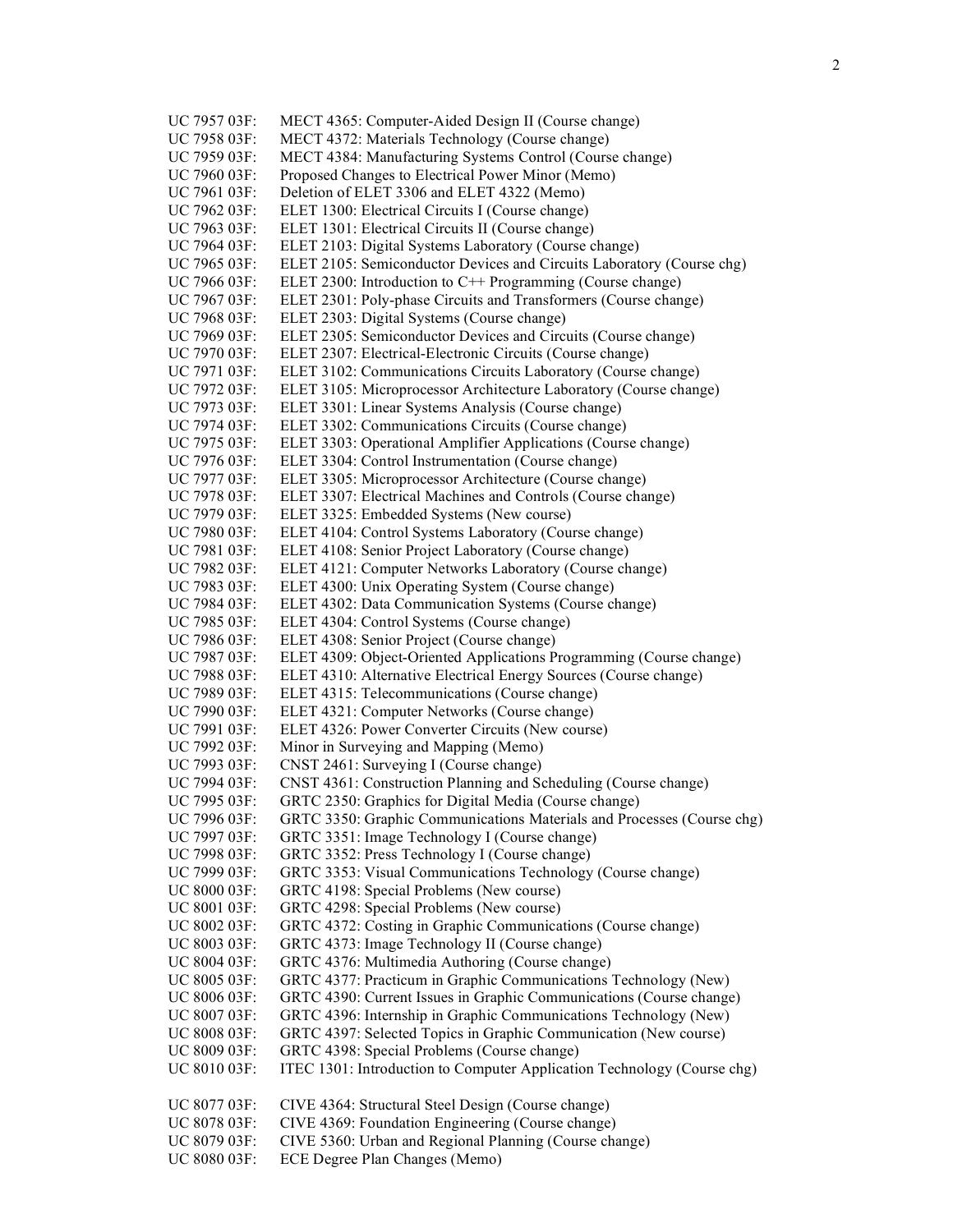| UC 8081 03F: | ECE Course Inventory for Stop Dates and ECE Course Deletions (Memo)         |
|--------------|-----------------------------------------------------------------------------|
| UC 8082 03F: | ECE 2317: Applied Electricity and Magnetism (Course change)                 |
| UC 8083 03F: | ECE 3336: Intro Circuits and Electronics (Course change)                    |
| UC 8084 03F: | ECE 3455: Electronics (Course change)                                       |
| UC 8085 03F: | ECE 3456: Analog Electronics (Course change)                                |
| UC 8086 03F: | ECE 3457: Digital Electronics (Course change)                               |
| UC 8088 03F: | ECE 4375: Automatic Control Systems (Course change)                         |
| UC 8090 03F: | ECE 5335: State-Space Control Systems (Course change)                       |
| UC 8091 03F: | ECE 5392: Introduction to Biomedical Engineering (Course change)            |
| UC 8092 03F: | Proposed Changes to Industrial Engineering Degree Plan (Memo)               |
| UC 8093 03F: | Industrial Engineering: Removal of DLE Option (Memo)                        |
| UC 8094 03F: | INDE 3333: Engineering Economy I (Course change)                            |
| UC 8100 03F: | Interdisciplinary Cluster Option #2 $&$ Economics Graduation Requirements   |
| UC 8116 03F: | THEA 4358: Costume Design in Production (New course)                        |
| UC 8130 03F: | BIOE 1100: Introduction to Biomedical Engineering (New course)              |
| UC 8131 03F: | BIOE 2150: Biosensors (New course)                                          |
| UC 8132 03F: | Changes to Asian American Studies Minor                                     |
| UC 8133 03F: | CUST 3310: Asian American Communities in Popular Culture (Course change)    |
| UC 8134 03F: | CUST 3315: Asian American Experiences of Migration & Transnationalism (New) |
| UC 8135 03F: | CUST 4320: Asian American Literature & Identity Issues (New)                |
| UC 8139 03F: | Air Force Science Minor Proposal (Memo)                                     |
| UC 8140 03F: | AFSC 3801: Field Training (New course)                                      |
| UC 8141 03F: | AAS 3348: African Americans and the Law (New course)                        |
| UC 8142 03F: | ART 1303: Fundamentals of Three-Dimensional Design (Course change)          |
| UC 8147 03F: | COMD 2340: The Science of Sound (Course deletion)                           |

#### **B Core Curriculum Committee (Report UC 8151 03F)**

The Council approved the following documents:

| UC 7826 03F: | ECON 2370: Introduction to Statistics & Data Analysis (New core course)  |
|--------------|--------------------------------------------------------------------------|
| UC 8065 03F: | SOC 1301: Honors Introduction to Sociology (New core course/Soc.Sci.-WI) |
| UC 8117 03F: | THEA 1332: Fundamentals of Theatre (New core course)                     |
| UC 8119 03F: | SPAN 3386: Screen Memories: Spanish Culture Through Film (New core)      |
| UC 8120 03F: | SPAN 4372: Literature and the Visual Arts in Modern Spain (New core)     |
|              |                                                                          |

The Health & Human Performance request to create a new core category in Health and Wellness was examined during the Dec. 3, 2003 Core Curriculum meeting. Student accommodation issues such as classroom space and fees were raised. As a result of these concerns, the committee informed Dr. Tony Jackson of HHP that they need more time to consider this proposal.

Academic Affairs has recommended that the Core Curriculum committee examine the proposal of removing the writing intensive subcategory of the social science core curriculum. Committee chair, Sarah Fishman announced that the CLASS committee will send a memo to Council about exploring better ways to emphasize writing in social science courses.

## **IV Old Business**

Vice President for Information Technology, Chuck Shomper presented a follow-up report to the Council in regards to a motion (UC 8125 03F) proposed by Drs. Richard Kasschau & Russ Geanangel to create a linkage between the IT email database and the ADMIN database. The proposal was created to solve the difficulty in communicating important information to distance education students. Mr. Shomper informed the Council that Information Technology is currently working with Enrollment Management to implement a synchronized link between the IT email database with the ADMIN database. This implementation would: 1) require students (at the time of admission) to point their UH email alias to their personal email and 2) the email address will become a part of the student's permanent record. January 20, 2004 is the target date of this implementation.